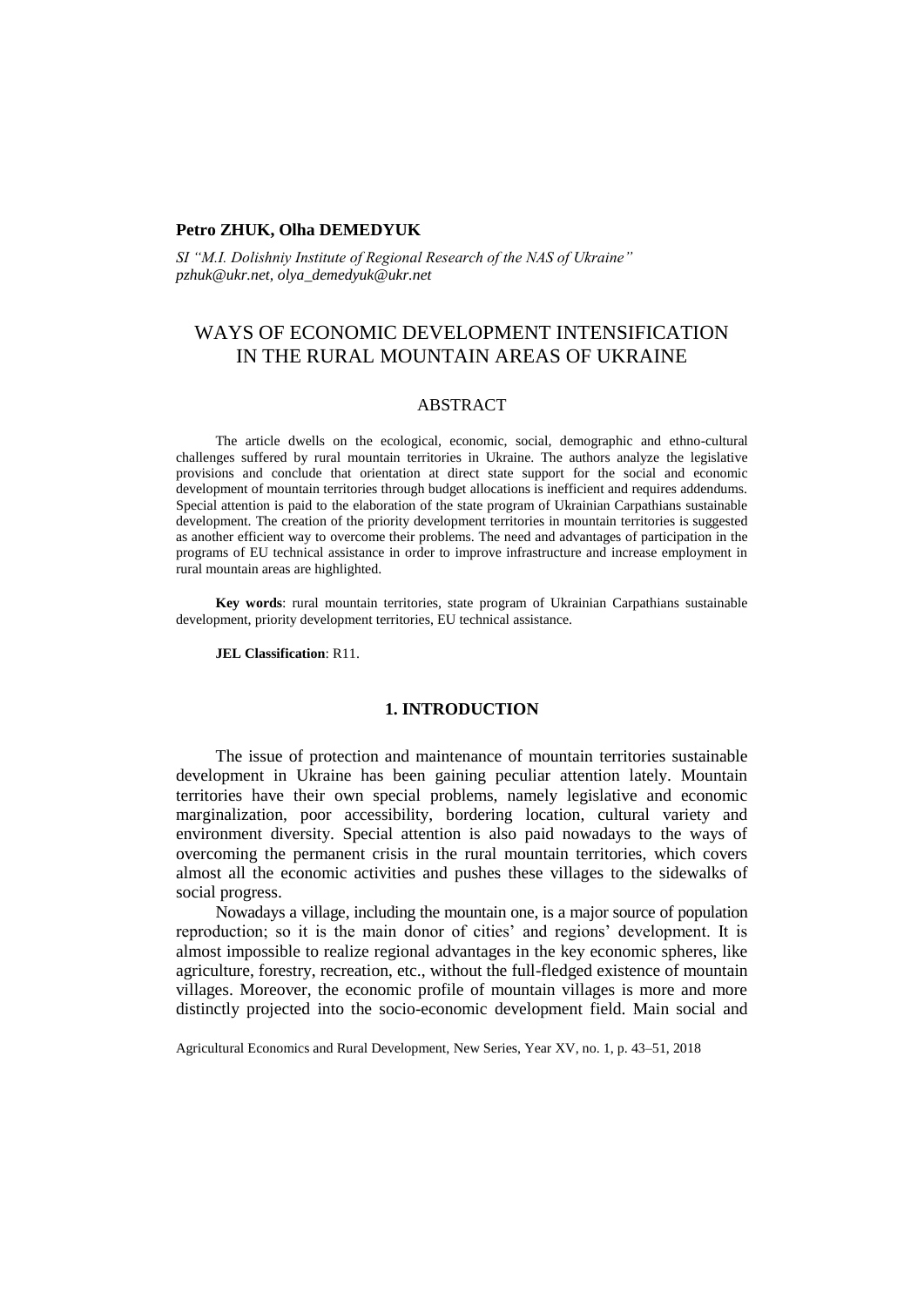recreational resources are concentrated in mountain villages. It is obvious that in the absence of the economically developed mountain village and its production and social infrastructure, the efficiency of this sphere functioning decreases significantly.

However, the economic environment, by its structure and development level, does not secure economic welfare for the local population. It is characterized by high unemployment level and aggravation of social problems, like ageing of population and loss of cultural heritage. In fact, the mountain territories in Ukraine are the problematic depressed territories almost everywhere. Thus, it is important that the issues of mountain territories and rural mountain territories in particular are not spontaneously addressed, but through the development of new management mechanisms at local, regional and national levels.

#### **2. MATERIAL AND METHOD**

In order to analyze the rural mountain territories development issues, a range of methods were used, namely observation, analysis, synthesis and generalization. The information sources used in the research were Ukrainian legislation on mountain policy, international documents with Ukraine being party to them, the data on Ukraine's participation in the projects of International Technical Assistance Programs, as well as the literature on economics, agricultural economics, nature management, etc.

### **3. RESULTS AND DISCUSSIONS**

These basic directions of mountain policy are represented in the range of international documents with Ukraine being the party to them, in particular the Framework Convention on the Protection and Sustainable Development of the Carpathians (Carpathian Convention) adopted in 2003, acting according to the Law of Ukraine "On Ratification of Carpathian Convention" № 1672 as of April 7, 2004.

In addition to Carpathian Convention, nowadays the mountain policy in Ukraine is subject to three basic regulative acts: Law of Ukraine "On the Status of Mountain Settlements in Ukraine" (as of February 15, 1995), Resolution of the Cabinet of Ministers of Ukraine "On the List of Settlements with the Mountain Status" (as of August 11, 1995 № 647), Resolution of the Cabinet of Ministers of Ukraine "On the Remuneration of Labour of the Persons that Work in Mountain Regions" (as of August11, 1995 № 648). The above-mentioned Law declares two forms of state maintenance of mountain settlements.

Article 3 of the Law provides for state guarantees for the social and economic development of settlements with mountain status. Among them, we can mention the allocation of budget funds for the development and strengthening of the material and technical basis of passenger transport, road facilities, communication, electric networks, television and radio communication systems, gasification and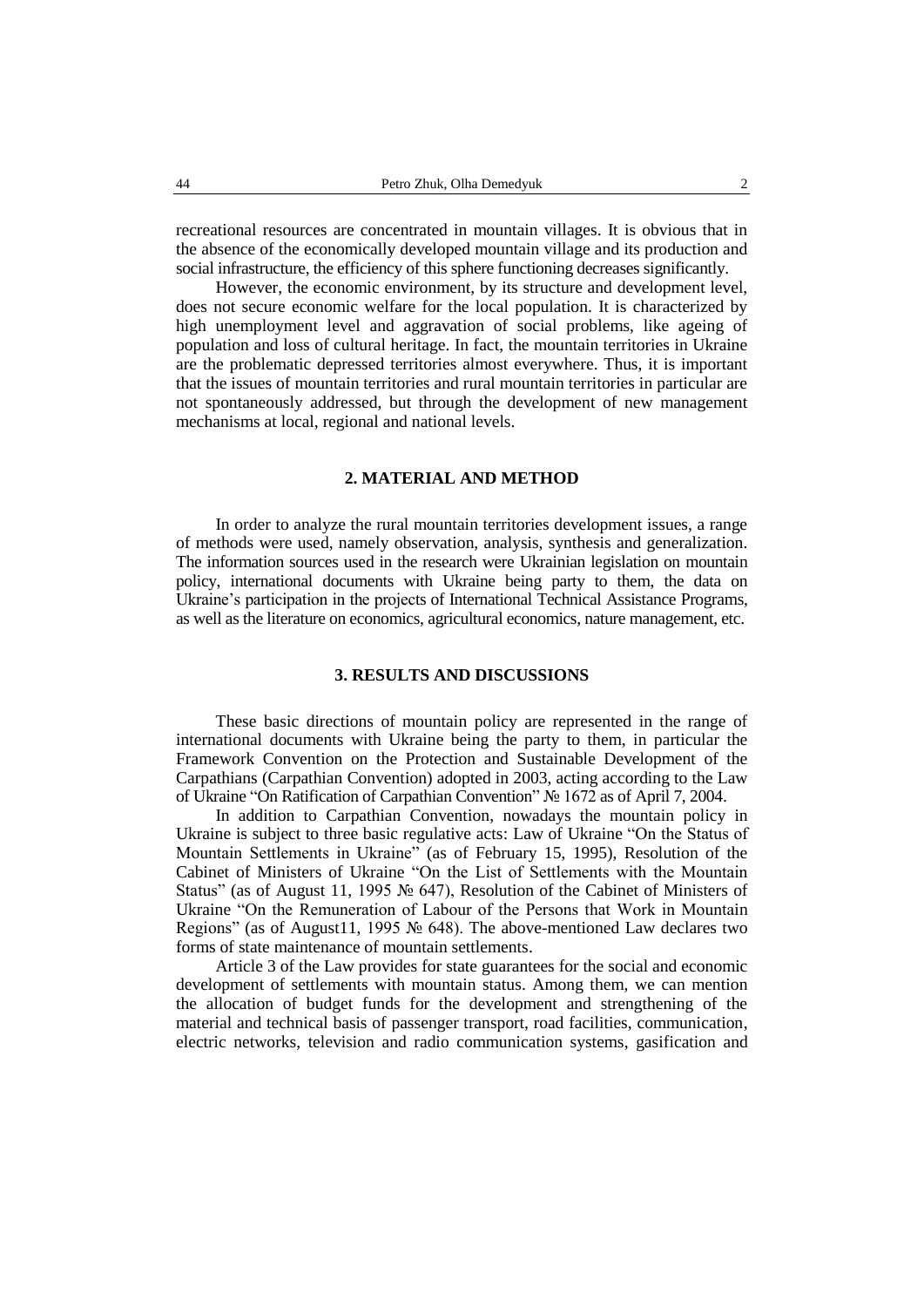exploitation of gas and oil reservoirs, education, health protection, cultural, household and trade services as well as financing of measures for land fertility improvement, development and exploitation of tourism, recreational and healthcare possibilities in the mountain regions; implementation of measures over construction of production objectives and social infrastructure.

Article 6 of the Law establishes incentives for the citizens who have the status of person living, working or studying on the territory of the locality with mountain status.

The analysis of the Law in action shows that the state guarantees of social and economic development of mountain territories stipulated by Article 3 of the Law are not granted and orientation at direct state support of social and economic development of mountain territories through budget allocations is inefficient and requires addendums concerning introduction of incentives for the inflow of investment from non-budgetary sources, creation of favorable conditions for entrepreneurship activity in order to solve the problems of local residents' employment.

In general, the solving of the complex of problems of mountain territories development in Ukraine, represented by the Carpathian region in the first place, requires the elaboration of the state program of Ukrainian Carpathians' sustainable development. In fact, the mountain territories of Ukraine are economically depressed and fall in the category of problematic areas according to the EU norms. Therefore, the aim of such a program should be seen as maintenance of sustainable and balanced development of Ukrainian Carpathians territories, increase of their economic competitive ability and of the local population's living standard, environmental protection and preservation of natural resources of the Carpathians and of their rich ethno-cultural heritage.

Introducing a special regime of investment attraction from the non-governmental sector in complex with the use of direct state investment, local self-governmental bodies' resources, international programs funds, in particular EU regional programs directed at the sustainable development of the European Carpathian macro-region are the main tasks on the way of achievement of the Program objective.

The Program should be directed at the following ways of problem solving and activities:

1. Creation of favorable conditions to overcome economic depressiveness of mountain territories:

– introduction of special economic and investment regime in the mountain territories with the establishment of special tax and custom regime and other incentives for those investors fulfilling tasks measures according to the directions stipulated by the Program;

– determination of territory limits, economic activity types list and program measures subject to the special regime of investment activity;

– increase of infrastructural attractiveness of the region through state support to the development of transport network, communication and telecommunication systems, land engineering, etc;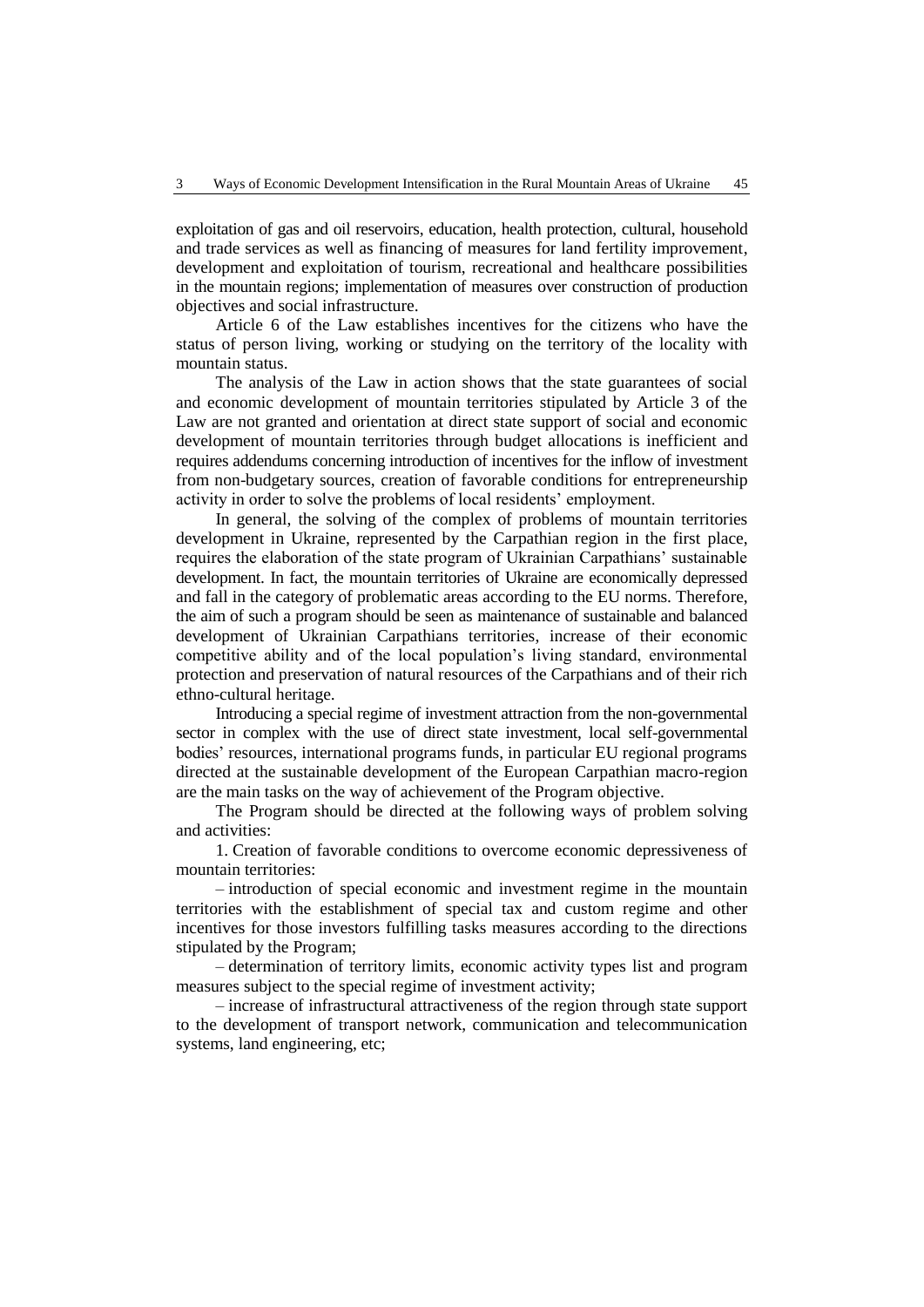– promotion of traditional and most perspective types of economic activity in the region – forestry, mountain agriculture, recreational and tourism and ecologically adaptable types of entrepreneurship activity, including processing of local raw material resources and development of alternative energy forms;

– development and maintenance of the most important regional goal-oriented economic programs («mountain animal breeding», «organic production», «forest cluster», «recreational centers», «green tourism», «mineral resources of the Carpathians», «renewable energy», etc.), considering the ecological restrictions stipulated by the natural specificities of the mountains;

– development of market infrastructure in the region – wholesale-retail markets, service cooperatives, territorial development agencies;

– development of cross-border and intra-regional economic cooperation.

2. Upgrading social maintenance standards and improvement of local population living conditions:

– renewal and development of social infrastructure objects in the rural settlements of Ukrainian Carpathians with their bringing to the standards of neighbouring European countries;

– development of community facilities in the region (water supply, sewerage and disposal systems, recycling and storage of wastes);

– support to the development of public utility companies and other public services enterprises in the rural localities;

– development of local road facilities, reconstruction of inland road network, construction or bringing up to modern standards the interconnecting roads between rural settlements and administrative centers.

3. Preservation and development of ethno-cultural heritage:

– reconstruction and proper maintenance of the network of cultural establishments as well as the organization on their basis of the cores of local communities' cultural life;

– renewal and protection of the objects of historical, natural and cultural heritage in mountain territories;

– promotion and development of folk artistic crafts;

– preservation and restoration of the unique wooden sacral architecture of the region.

4. Maintenance of environmental protection and technogenic and ecological security:

– forest renewal and conducting the ecologically oriented forest management;

– optimization of the structure and prevention of landscape degradation;

– further enlargement of regional ecologic network into the single national and European system;

– prevention of air and water basins contamination;

– conducting of flood-protection activities;

– solving the problems related to the disposal, recycling and utilization of industrial and domestic waste, and avoidance of territory contamination;

– introduction of erosion-preventive measures.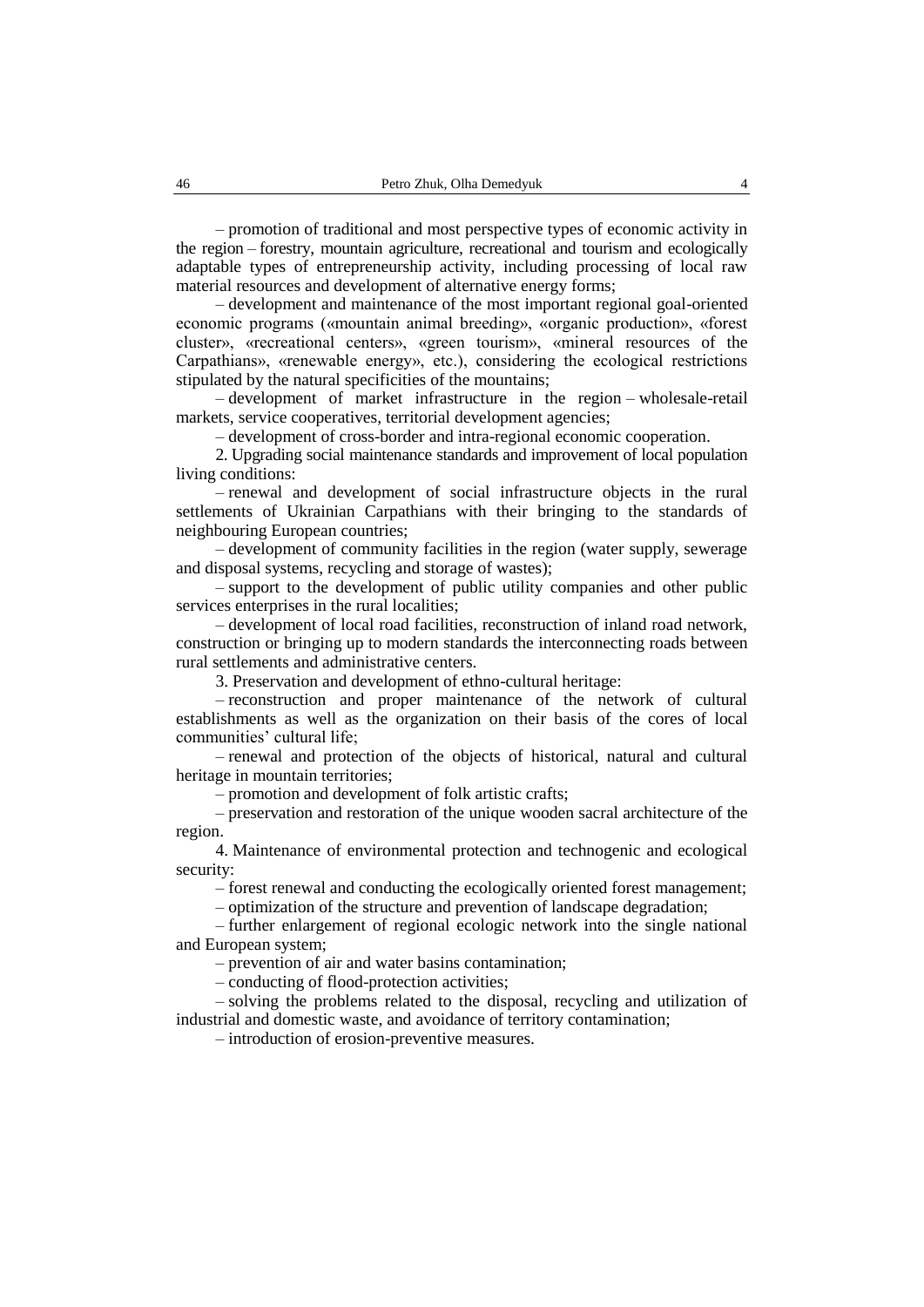The Program should also pay special attention to the concrete problems of rural mountain territories and address the following issues:

– creation of favourable social and economic conditions for the mountain village to perform its social and economic functions;

– dynamic development of rural economy, increase of economic efficiency in its priority spheres;

– improvement of the employment level, slowing down labour migration scales, creating a favourable business environment in the rural settlements;

– stimulation of natural population growth, retaining young people in the countryside;

– overcoming existing disparities in the levels of rural and urban population living conditions;

– preserving and increasing the village cultural potential.

The program implementation will contribute to the growth of economic competitiveness of the region and to overcome the problems of its social and economic depressiveness, to enlarge the sphere of local population employment and to address the unemployment problems solution, to upgrading social standards and improvement of local population living conditions, to prevent the progressing depopulation of mountain territories and preserve the unique ethno-cultural heritage of local population and to solve the urgent problems of environmental protection and improve the ecological situation in the Ukrainian Carpathians.

Taking into account the considerable capital capacity of most tasks for the achievement of the sustainable regional development objectives in the Carpathians, as well as considering the extremely low economic development and investment activity indicators in the Carpathians mountain areas, the implementation of the above-mentioned tasks cannot take place in reality in the absence of the introduction of a special economic regime, first of all the investment activity with establishment of tax, custom taxes and other incentives in the course of realization of tasks and measures by directions stipulated in the Program.

The Ukrainian legislation (Economic Code of Ukraine, Article 415) provides economic and legal solution of the tasks of investment activity stimulation in separate regions with the introduction of special investment activity regime for the *priority development territories*. Such economic and legal programs underwent practical probation in Ukraine in 1999–2004. However, starting with 2005, its activity was stopped, which should be considered as a wrong decision. The practice of granting preferences to investors that allocate funds in the development of problematic mountain territories has to be renovated and expanded.

By their economic development level, the mountain territories in the regions of Ukraine concede considerably to flatlands. The economic development indicators of the administrative regions, all the settlements of which are considered mountain territories – Volovets and Mizhgirya areas of Zakarpattya region, Verhovyna area of Ivano-Frankivsk region, Skole and Turka areas of Lviv region as well as Putyla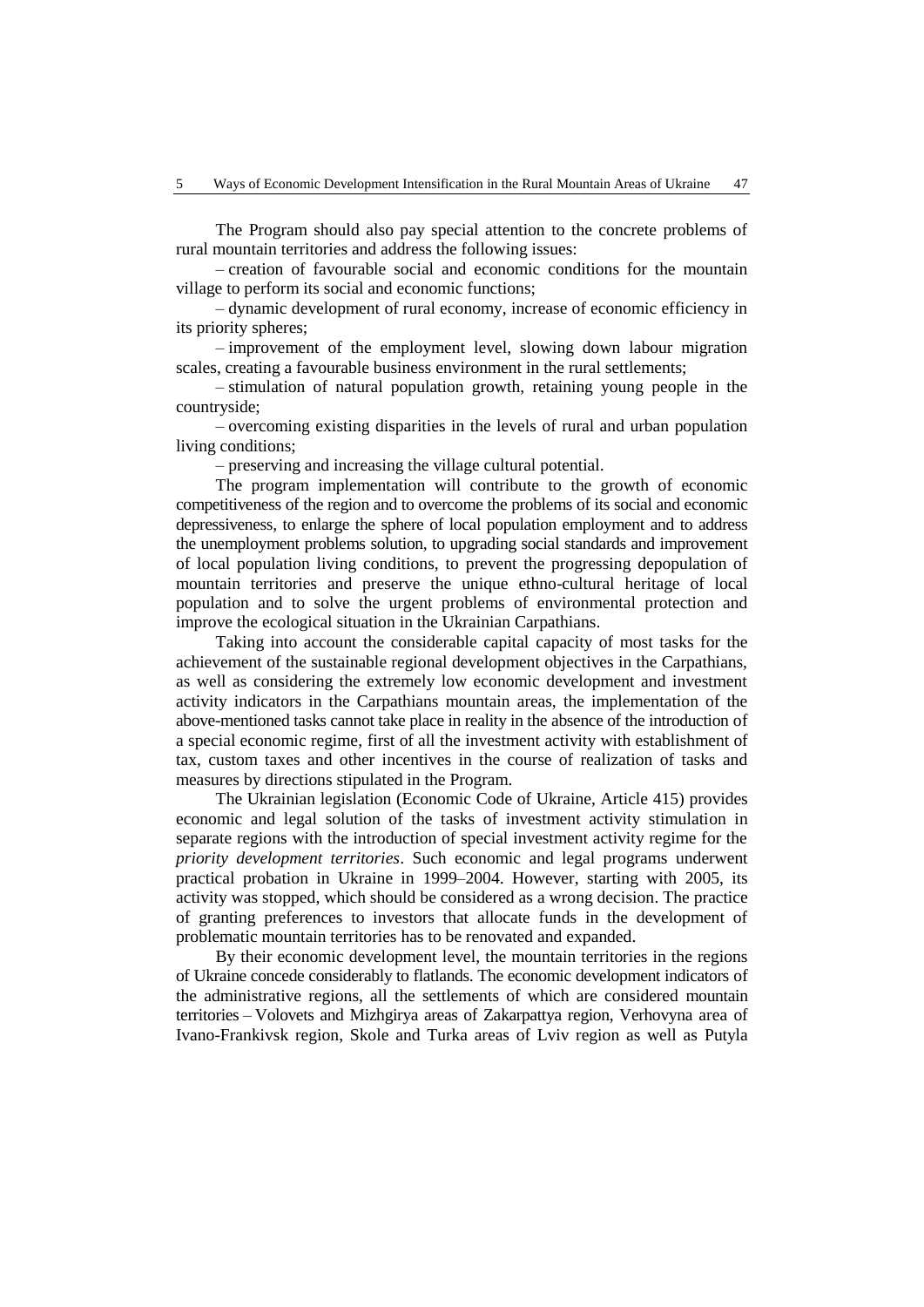area of Chernivtsi region, are extremely low. They require implementation of the instruments that secure the increase of investment activity in the first place.

At the same time, the economic environment in the mountain areas of Ukraine not only is not improving, but also demonstrates tendencies to further retardation.

The creation of priority development territories with the introduction of a special investment activity regime will promote overcoming the range of negative social and economic tendencies that have become typical for the mountain territories in Ukraine.

The introduction of the special investment activity regime should be directed at the development of mountain regions economy with orientation at the production sectors that are related to the local raw material base and labour skills of local population and corresponding to high ecologic standards and sustainable development targets.

The following directions of economy development that lead to efficient sustainable economic growth in terms of mountain regions should be regarded as a priority:

– road facilities, communication systems, public services and nature protection infrastructure;

– agro-production and processing of agricultural production;

– forestry, woodwork production, processing of non-wood forest production;

– tourism-recreational activity – location objects, sports and entertaining objects, infrastructure of recreational centers;

– services sphere;

– development of traditional folk crafts;

– organization of the production of new types of highly ecologically friendly production;

– use of non-traditional energy sources;

– construction;

– reconstructing existing productions while converting them to ecologically friendly technologies.

The basic conceptual approaches to the development of economic and legal mechanism of priority development territories functioning in the mountain territories of Ukrainian Carpathians are the following:

1. The incentives system should serve both as the instrument of compensation of low investment attraction indicators in the mountain territories and the mean of their relative advantages realization that lie in the uniqueness and social role of natural, resources, demographic and ethno-cultural mountain potential.

2. The preferential regime of investment activity has to cover the types of economic activity that:

– are directed at job creation for the local population;

– are oriented at the efficient use of local natural resources;

– correspond to high ecological standards and do not threat natural mountain eco-systems;

– secure the production of competitive goods and services and promote pumping up local budgets.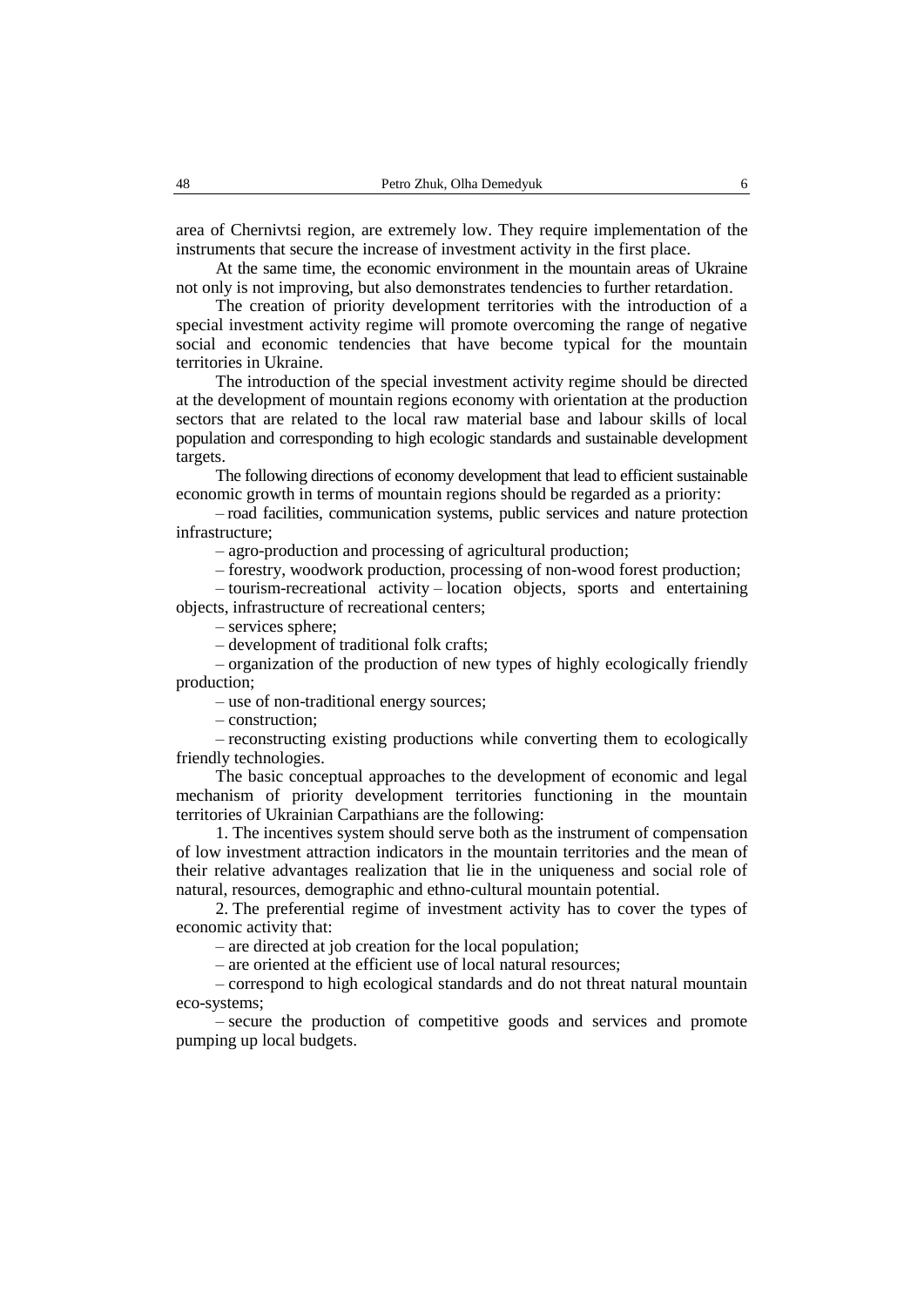3. The creation of priority development territories has to be directed at achieving the accelerated economic development effect in the mountain territories and leveling the social and economic living conditions of the population from the mountain and non-mountain territories in Ukraine, while securing the maintenance of demographic, ethno-cultural and ecological mountain potential.

The basic notion of preferential investment regime in the priority development territories should be stipulated by special custom taxes and other tax facilities tested earlier and supplemented by the mechanisms of indemnifications and donations in the approved investment projects (partial indemnification to the investors of funds and donations allocated into implemented projects for the creation of new jobs) corresponding to the principles of public-private partnership. The need for priority development territories creation and elaboration of their operation mechanisms in the Carpathian region of Ukraine is outlined in details in the publications (Kravtsiv, Zhuk 2013, Zhuk 2012).

The coherence with the European territorial cooperation programs is another utterly important direction of sustainable development implementation in the Ukrainian Carpathians.

Within the limits of cross-border mountain regions, the economic, social and ecological problems are linked or close by nature and can be efficiently solved due to joint efforts of neighbouring countries, through the combination of possibilities and confined cross-border cooperation. On the one hand the border is the barrier – the change of legal environment complicates the solution of the range of common problems, on the other hand the current development of the new forms of crossborder cooperation and emergence of European programs for technical assistance have created additional possibilities to overcome the above-mentioned problems.

Therefore, the attraction of international technical assistance as the instrument directed at regional development gains special attention. Such assistance is usually aimed at solving urgent economic issues, including promotion of close cooperation and deep economic and regional integration due to encompassing the broad range of cooperation spheres, development of democracy and rule of law, observance of human rights and fundamental freedoms, prevention of conflicts, fighting against the consequences of natural disasters, promotion of political stabilization in the post-conflict countries, etc.

According to the Decree of the President of Ukraine as of June 01, 1999 № 596/1999 "On International Technical Assistance", such assistance is defined as the resources that according to international agreements of Ukraine are granted by the donors on non-refundable basis to Ukraine in order to implement programs and projects of international technical assistance with the aim to conduct reforms and implement programs of social and economic development of Ukraine. Moreover, a similar definition is provided by the Resolution of the Cabinet of Ministers of Ukraine as of February 15, 2002 № 153 ["On Creation of the Joint System](http://zakon1.rada.gov.ua/cgi-bin/laws/main.cgi?nreg=153-2002-%EF) of Attraction, Use and [Monitoring of International Technical Assistance".](http://zakon1.rada.gov.ua/cgi-bin/laws/main.cgi?nreg=153-2002-%EF) This Resolution also stipulates basic forms of international technical assistance attraction: any property necessary for the accomplishment of the goals of projects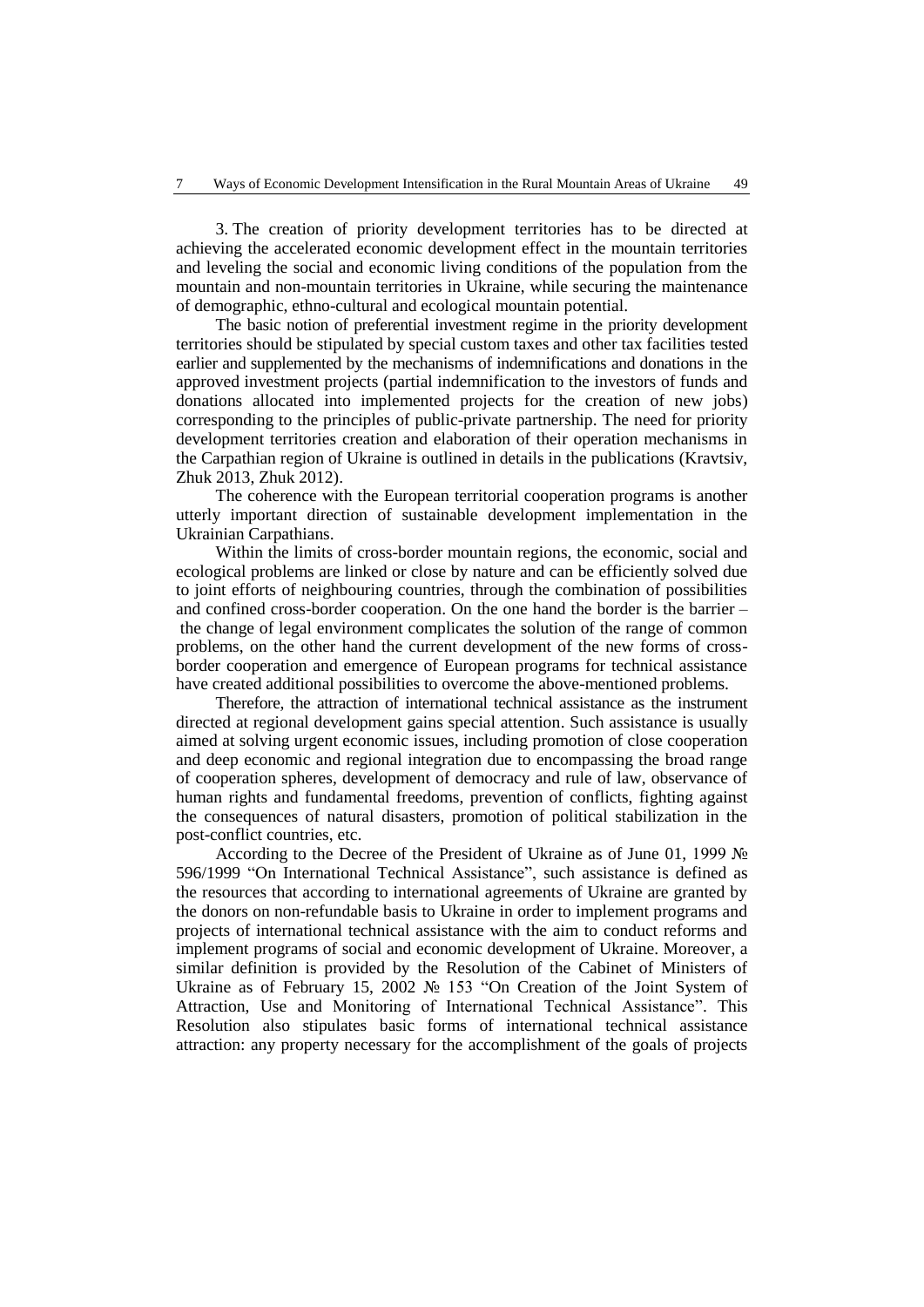(programs) that is imported or acquired in Ukraine; works and services; intellectual property rights; financial resources (grants) in national or foreign currency; other resources not forbidden by the legislature of Ukraine, including scholarships.

At present, the European Union is the main donor of international technical assistance. The European Neighbourhood and Partnership Instrument is the most large-scale cooperation mechanism in the EU by the volume of funding that covers Ukraine. It has operated since 2007 on the basis of EU Regulation  $\mathcal{N}$  1638/2006, adopted by the Parliament and Council of Europe on October 24, 2006. Such instrument aims at promoting economic and deeper political cooperation between the EU and partnership countries as well as granting assistance in order to solve the problems of the countries that have joint border with the EU countries or are located geographically close to the EU neighbor countries.

Ukraine participates in four Programs: Poland-Belarus-Ukraine, Romania-Ukraine-Moldova, Black Sea Basin and Hungary-Slovak Republic-Romania-Ukraine. They cover the largest part of the territory of Ukraine, excluding some northern and eastern regions. Each of them covers mountain territories and to a greater or lesser extent it is directed at overcoming their problems. But some projects of each program concretely concern mountain regions. In particular, tourism development stimulation in the Carpathian region by tourism services and security improvement and enhancement of the environmental protection systems by creating the crossborder system of natural hazards management (pollution, floods, fires), purchase of new equipment for rescue services and organization of trainings were conducted under the Poland-Belarus-Ukraine Program.

It also funded the project "Geo-Carpathians – Creating a Polish-Ukrainian Tourist Route". Under the Hungary-Slovak Republic-Romania-Ukraine program we can list such projects as "Carpathian Tourism Road" and "Harmonization of Tourism Development in Rural Areas of the Carpathian Region" directed at improving the cross-border tourism development level in mountain territories and therefore promoting the social and economic development of bordering regions, while preserving their natural and cultural heritage and focusing on their uniqueness. The project "The Carpathian Region as an Attractive Tourist Destination" stipulates the development of a joint strategy of tourism management and creation of tourism cluster with unofficial status. Moreover, it is worth mentioning the projects aimed at introducing alternative energy sources, youth and ethnic minorities employment increase and prevention of natural disasters as well as the projects "Carpathian Culinary Heritage Network" and "Children – our Future: the New Wave in Preschool Education of the Carpathian Region". Ukrainian participation in the ENPI programs is presented in details in (Mikula, Zhuk, Tsybul's'ka, 2011, Demedyuk, Tsybul's'ka 2012).

In total, the participation in the Programs of the European Neighborhood and Partnership Instrument opens significant possibilities for solving the mountain territories and rural development problems in the cross-border space due to access to EU Funds, equal status of participating countries at the program and project levels as well as considering the fact that the priorities of each program have been